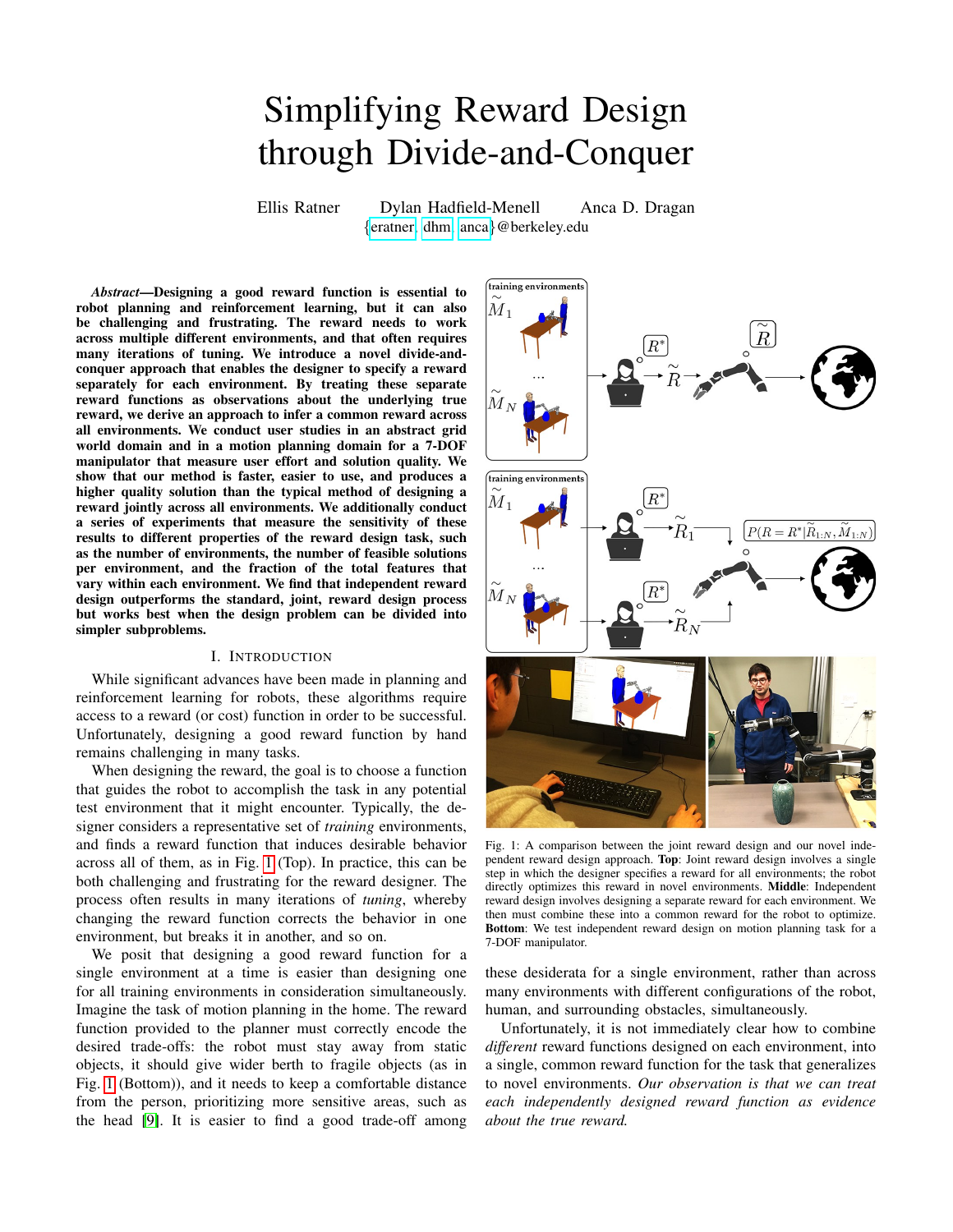Our contribution is two-fold:

*Independent* Reward Design. We introduce a divide-andconquer method for reward design, requiring less effort from the engineer to design a good reward function across multiple environments. The designer specifies a different reward for each environment, as in Fig. [1](#page-0-0) (Middle). This relaxes the requirement of specifying a single reward function that leads to task completion on all environments. To combine the reward functions, we make a simple assumption: that the behaviors that each reward induces in the respective environment has high reward with respect to the true, common reward function. We construct an observation model from this assumption building on our previous work in inverse reward design [\[5\]](#page-8-1), and use Bayesian inference to generate a posterior distribution over the true reward from independently designed rewards.

Analysis with Users. We evaluate our independent reward design method in a series of user studies where we ask people to design reward functions in two domains: first, for a grid world navigation problem, as in Fig. [2;](#page-4-0) and second, for a 7-DOF robot motion planning problem, in an environment containing both a human, as well as fragile and non-fragile objects. Across both domains, we find that independent reward design is significantly faster, with a 51.4% decrease in time taken on average, when compared to joint design. Users also found the independent process to be easier, with an average 84.6% increase on the subjective ease of use scale, and the solutions produced were higher quality, incurring an average of 69.8% less regret on held-out test environments when compared to the baseline joint reward process.

In addition to demonstrating the effectiveness of our independent reward design approach in the primary studies, we formulate a set of sensitivity analysis studies to understand more thoroughly *when* and *why* independent reward design works best. We vary several factors, such as training set size, difficulty level of the training set, as well as fraction of features present in each training environment. We find that independent design performs consistently better, regardless of difficulty level or number of environments: independent design takes 25.7% less time, and planning with the resulting reward distribution incurs 43.6% less regret on average. We find that independent design exhibits the strongest advantage when each environment contains only a subset of the possible features relevant to the task, and otherwise performs on par with joint design.

Overall, we are excited to contribute a framework that has the potential to make designing robot reward functions faster, easier, and more reliable in important real-world robotics problems.

## II. RELATED WORK

Inverse Reward Design. Our approach draws on "Inverse Reward Design (IRD)" [\[5\]](#page-8-1), a recent method designed to account for cases where the designer specified a reward function that works in training environments (i.e. jointly designed a reward function), but that might not generalize well to novel environments. For example, if the reward function for a selfdriving car were designed under clear weather conditions, then

the designer may have failed to specify that the car should slow down when the road is wet. IRD interprets the specified reward as an *observation*, constructing a probability distribution over what the true reward might be by looking at the context (the environments) in which the original reward was specified. When combined with risk-averse planning, this posterior over reward functions enables the robot to act conservatively in novel environments, i.e. slow down in rainy conditions.

In this work we have a different goal: we seek to make it easier to specify the reward. Treating the reward functions designed independently across multiple environments as observations enables us to combine them into a generalizable reward function.

Designing Reward Functions. The reward function is a crucial component of many planning and learning approaches. In "Where do rewards come from?" [\[15\]](#page-8-2), Singh et al. consider the problem of designing a reward function for an autonomous agent. They argue that, if the agent is suboptimal, then it may improve performance to give it a different reward function than the true reward function. In this work, we consider the setting where the *reward designer*, and not the agent, is the suboptimal one. We show that a divide-and-conquer approach to reward design reduces the burden on designers and enables better overall performance.

[\[14\]](#page-8-3) proposes and evaluates several interfaces for reward specification, eliciting three-way trade-offs from users. This is complementary to our approach, and could be adapted to collect data for our method. Furthermore, the divide-andconquer strategy suggests a natural way to scale this approach to collect arbitrary  $n$ -way trade-offs because we can combine observations from several three-way interactions.

[\[8\]](#page-8-4) presents a system to ground natural language commands to reward functions that capture a desired task. Using natural language as an interface for specifying rewards is complementary to our approach as well.

Inferring Reward Functions. There is a large body of research on inferring reward functions. An especially active area of study is "Inverse Reinforcement Learning (IRL)" [\[11,](#page-8-5) [18,](#page-8-6) [17,](#page-8-7) [4\]](#page-8-8), the problem of extracting a reward function from demonstrated behavior. While we share the common goal of inferring an unobserved reward function, we focus on specifying *reward functions*, and not demonstrating *behaviors*, as the means to get there.

Sometimes expert demonstrations do not communicate objectives most efficiently. In complex situations a supervisor may be able to recognize the correct behavior, but not demonstrate it. Sugiyama et al. [\[16\]](#page-8-9) use pairwise preferences to learn a reward function for dialog systems. Loftin et al. [\[7\]](#page-8-10) perform policy learning when the supervisor rewards *improvements* in the learned policy. Jain et al. [\[6\]](#page-8-11) assume that users can *demonstrate* local improvements for the policy. Christiano et al. [\[2\]](#page-8-12) generate comparison queries from an agent's experience and ask users for binary comparisons. Sadigh et al. [\[12\]](#page-8-13) show how to do active information gathering for a similar problem. Daniel et al. [\[3\]](#page-8-14) actively query a human for ratings to learn a reward for robotic tasks. In our view, these are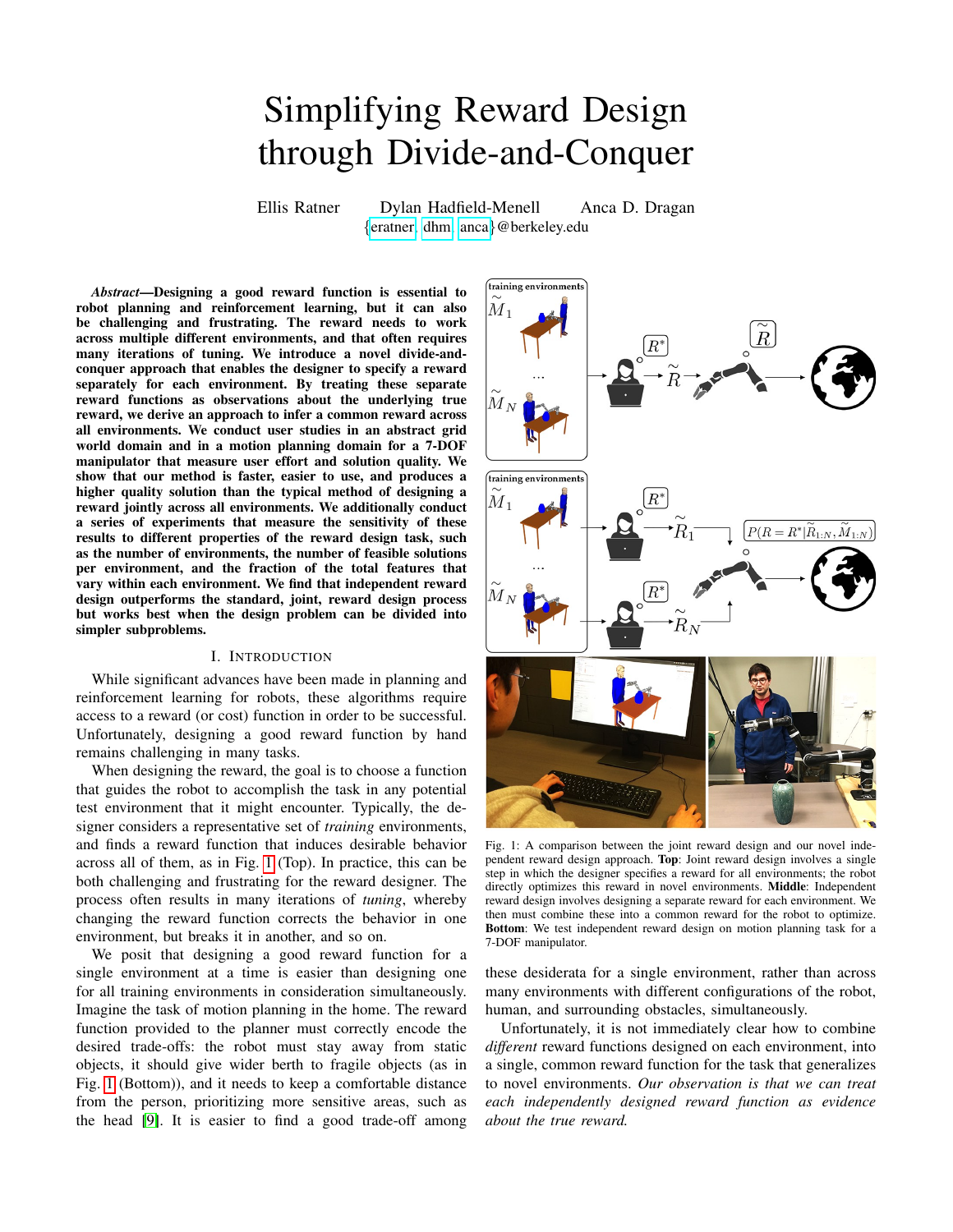all complementary approaches to elicit preference information from people, and our approach to reward design is another option in the toolkit.

## III. INDEPENDENT REWARD DESIGN

<span id="page-2-2"></span>Problem Statement. The robot must perform a task defined via some *true reward* function, which it does not have access to. The reward designer knows the task and thus knows this true reward function *implicitly*. Unfortunately, reward functions are not easy to explicate  $[1]$  – the designer has to turn intuition into a numerical description of the task.

We consider the reward  $R : \longrightarrow \mathbb{R}$  to be a function parameterized by the k-dimensional vector  $\theta \in \mathbb{R}^k$ , where

is the set of trajectories, or sequences of states and actions. The true reward function is parameterized by  $\theta \in \mathbb{R}^k$ . In practice, we may wish to choose a class of functions whose parameters are easily specified by the designer (e.g. linear in features of the states and actions), and for which there exist efficient optimization algorithms.

Both the robot and the designer have access to a set of N training environments  $\{M_{1:N}\}\$ . The designer specifies N *proxy* reward functions  $\theta_{1:N}$ , one for each environment, where we assume that  $\theta_i$  leads to successful task execution in environment  $\{M_i\}$ . Specifically, success corresponds to finding the trajectory  $\xi \in \xi$  that achieves maximal *true* reward  $R(\xi; \theta)$ , which we denote  $\xi_{\theta^*}$ .

We seek to estimate the true reward parameters  $\theta$  given a set of proxy rewards  $\theta_{1:N}$  and corresponding training environments  $M_{1:N}$  in which they were specified.

Obtaining a Posterior Over Rewards. We compute a posterior over rewards given the observed proxies

$$
P(\theta = \theta \mid \theta_{1:N}, M_{1:N}) \propto
$$
  
 
$$
P(\theta_1 | \theta, \theta_{2:N}, M_1) \cdots P(\theta_N | \theta, M_N) P(\theta).
$$
 (1)

A reasonable simplifying assumption to make, however, is that the proxy rewards  $\theta_i$  are conditionally independent, given the true reward  $\theta$ : the reward designer generates the *i*th proxy reward  $\theta_i$  based only on the true reward  $\theta$  and the environment  $M_i$ , independent of all other proxy rewards and environments. We can therefore factor [\(1\)](#page-2-0) as

$$
P(\theta = \theta \mid \theta_{1:N}, M_{1:N}) \propto \left(\prod_{i=1}^{N} P(\theta_i | \theta, M_i)\right) P(\theta). \quad (2)
$$

Observation Model. We adapt the observation model from Inverse Reward Design (IRD) [\[5\]](#page-8-1). We assume that for a given training environment  $M$ , the reward designer wants to choose a proxy  $\theta$  that maximizes the *true reward* obtained by a robot following a trajectory that optimizes  $\theta$ , or  $\theta =$ arg max $_{\theta} R(\xi_{\theta}; \theta)$  subject to the dynamics of M, where  $\xi_{\theta}$ is an optimal trajectory in  $M$  under the reward function parameterized by  $\theta$ . As discussed, however, the reward designer is imperfect; therefore, we model the designer as being only *approximately* optimal at choosing the proxy reward, or

$$
P(\theta | \theta, M) \propto \exp\left(\beta R(\xi_{\widetilde{\theta}}; \theta)\right) \tag{3}
$$

 $\beta$  controls how optimal we assume the reward designer to be. Approximation. Ultimately, we wish to estimate the posterior [\(2\)](#page-2-1), which requires the normalized probability  $P(\theta|\theta, M)$ 

$$
P(\theta | \theta, M) = \frac{\exp\left(\beta R(\xi_{\widetilde{\theta}}; \theta)\right)}{Z(\theta)}
$$
(4)

where

$$
Z(\theta) = \int_{\widetilde{\theta}} \exp\left(\beta R(\xi_{\widetilde{\theta}};\theta)\right) d\theta \tag{5}
$$

Unless the space of proxy rewards  $\theta$  is small and finite, solving for  $Z$  is intractable. Furthermore, computing the integrand requires solving a planning problem to find ξ<sup>∼</sup> , which adds an additional layer of difficulty (this is known as a *doublyintractable distribution* [\[10\]](#page-8-16)). Because of this, we approximate Z using Monte Carlo integration,

$$
\hat{Z}(\theta) = \frac{1}{N} \sum_{i=1}^{N} \exp\left(\beta R(\xi_{\theta_i}; \theta)\right)
$$
 (6)

sampled reward parameters  $\theta_i$ . This assumes that  $\theta$  lies in the unit hypercube. In practice, we compute an optimal trajectory  $\xi$  under the proxy reward  $\theta_i$  using a domainspecific motion planning algorithm (e.g. discrete or continuous trajectory optimization).

Finally, we employ the Metropolis algorithm to generate a set of samples from the desired posterior over the true reward in [\(2\)](#page-2-1).

<span id="page-2-0"></span>Using the Posterior for Planning. If independent reward design were not available, the designer would simply give the robot a proxy that works across all training environments. Our approach infers a distribution over rewards, as opposed to a single reward that the robot can optimize in new environments.

In order to use this posterior in planning, we maximize expected reward under the distribution over rewards given by [\(2\)](#page-2-1),

$$
\xi = \arg \max_{\xi} \mathbb{E}_{\theta} P(\theta \widetilde{\theta}_{1:N}, \widetilde{M}_{1:N}) [R(\xi; \theta)] \tag{7}
$$

<span id="page-2-1"></span>which is equivalent to planning with the mean of the distribution over reward functions. While this method has the benefit of simplicity, it disregards reward uncertainty while planning. As discussed in [\[5\]](#page-8-1), there are other useful ways of using the posterior, such as risk-averse planning.

## IV. THE JOINT REWARD DESIGN BASELINE

<span id="page-2-3"></span>Nominal. Typically, the designer will choose a single reward that induces the desired behavior jointly across all training environments  $M_i$ . The robot then optimizes this in novel environments. The implicit assumption here is that the chosen reward matches the designer's true reward  $\theta$ .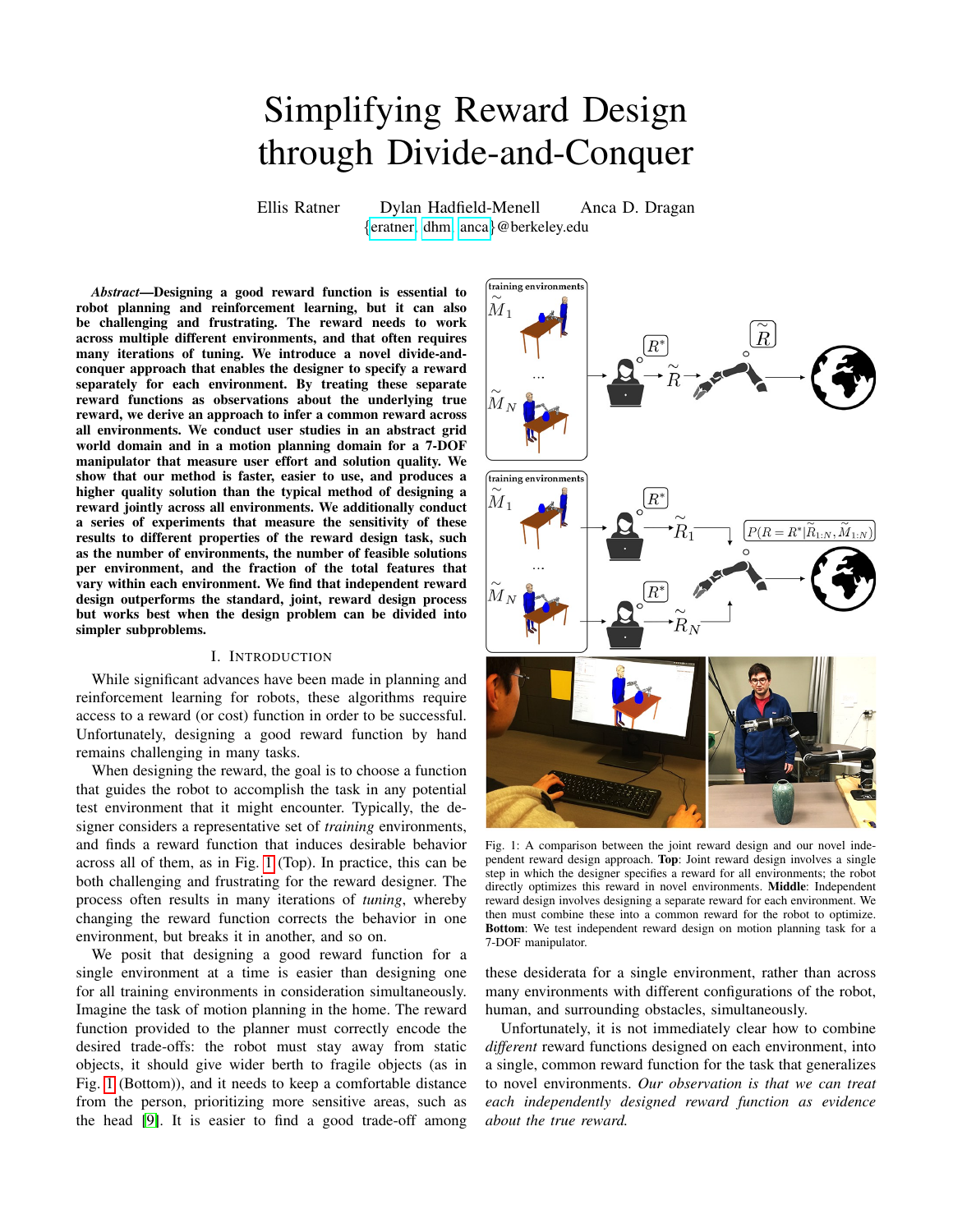Augmented. Because the reward designer might not be perfect at communicating the true reward to the robot, the nominal jointly designed reward may not be correct. Perhaps more importantly, there are cases when there are multiple reward functions that induce optimal behavior with respect to the true reward on the training environments, yet only a subset of those rewards perform well in the test environments. The comparison between nominal joint design and independent reward design is the practically relevant one, but scientifically it leaves us with a confound: independent reward design combines the idea of independent design with the idea of treating specified rewards as observations. We thus use the latter to augment joint reward design as well: we treat the single reward  $\theta$  designed across all training environments  $M_i$ as an observation of the true reward  $\theta$ 

$$
P(\theta = \theta \mid \theta, M_{1:N}) \propto P(\theta | \theta, M_{1:N}) P(\theta).
$$
 (8)

This is very similar to [\(2\)](#page-2-1). The main difference is that the observation model  $P(\theta|\theta, M_{1:N})$  here is conditioned on the entire set of training environments, rather than a single specific environment. This formulation leaves us with a choice of how to define this observation model. We use a simple observation model that assumes the designer chooses the same proxy reward  $θ$  in *all* of the environments

$$
P(\theta | \theta, M_{1:N}) \propto \prod_{i=1}^{N} P(\theta | \theta, M_i).
$$
 (9)

We approximate this distribution similarly to the independent reward design observation model.

## <span id="page-3-0"></span>V. EVALUATING INDEPENDENT REWARD DESIGN IN ABSTRACT DOMAINS

## *A. Experiment Design*

Type of Design Problem. We begin by evaluating independent reward design in grid worlds, on a set of environments that capture some of the challenges of reward tuning that designers often face in many real robotics problems.

We start with this domain because it affords us greater flexibility in manipulating the environments and the difficulty of the task, which we will leverage for our sensitivity analysis in Sec. [VII.](#page-5-0) In the next section, we will test the generalization of the results from this domain to a real robot task.

Problem Domain. In this experiment, we ask participants to design a reward function for a standard 8-connected grid world navigation task.

For this study, we heuristically chose a set of environments that exhibit several characteristics of a typical, real-world robotics task. When designing a reward function, a roboticist typically attempts to sample environments that capture a diverse set of conditions under which the robot operates. For example, when designing a reward for a self-driving car, we choose training environments that exhibit a variety of weather, traffic conditions, road geometries, etc. Similarly, no two of environments in our training set have the same

distribution of features/colors. An additional characteristic of real-world robotics domains is that not all features will be present in a single environment. For example, we would rarely expect a self-driving car to experience all weather and traffic conditions, road geometries, etc. in a single training environment. Likewise, we chose the set such that not all the features are present in a single environment.

Independent Variables. We manipulated the reward design process: either independent, or joint. In both cases, we presented the user with the same set of 5 environments, one of which is shown in Fig. [2](#page-4-0) (Right). For independent reward design, we presented the user with each environment separately. For joint reward design, we presented the user with all environments at the same time.

In order to evaluate the performance of the algorithms, we needed access to the ground truth reward. Therefore, rather than asking users to design according to some internal preference, we showed them the trajectory that results from optimizing this ground truth reward. We then asked them to create a reward function that incentivizes that behavior.

Dependent Measures. *Objective Measures.* We measured the time taken by the user to complete the task for each condition. We also measured the quality of the solution produced by reward design using regret computed on a set of 100 randomlygenerated environments different from the training set.

Specifically, we employed 2 measures of performance using the output from reward design. The first (regret nominal) measures the regret when planning with the proxy for joint, and with the mean of the posterior over the true reward function for independent, as described in Sec. [III.](#page-2-2)

To provide a fair comparison between the two conditions, we applied the machinery developed for generalizing designed rewards to joint reward design. This approach, which we call augmented joint reward design (see Sec. [IV\)](#page-2-3), produces a distribution over the true reward function, which allows for more direct comparisons to independent reward design.

This leads to a second measure (regret IRD-augmented), whereby we compute the regret incurred when optimizing the mean of the distribution produced by augmented joint reward design.

*Subjective Measures.* We used the Likert scale questions in the [Likert Questions](#page-4-1) table to design a scale that captures the speed and ease of use for a reward design process.

Hypothesis. H1. *The independent design process will lead to lower regret within a smaller amount of time, and with higher subjective evaluation of speed and ease of use.*

Participants and Allocation. We chose a within-subjects design to improve reliability, and controlled for the learning effect by putting independent always first (this may have slightly disadvantaged the independent condition). There were a total of 30 participants. All were from the United States and recruited through Amazon's Mechanical Turk (AMT) platform, with a minimum approval rating of 95% on AMT.

## *B. Analysis*

Objective Measures. We first ran a repeated-measures ANOVA with reward design process as a factor and user ID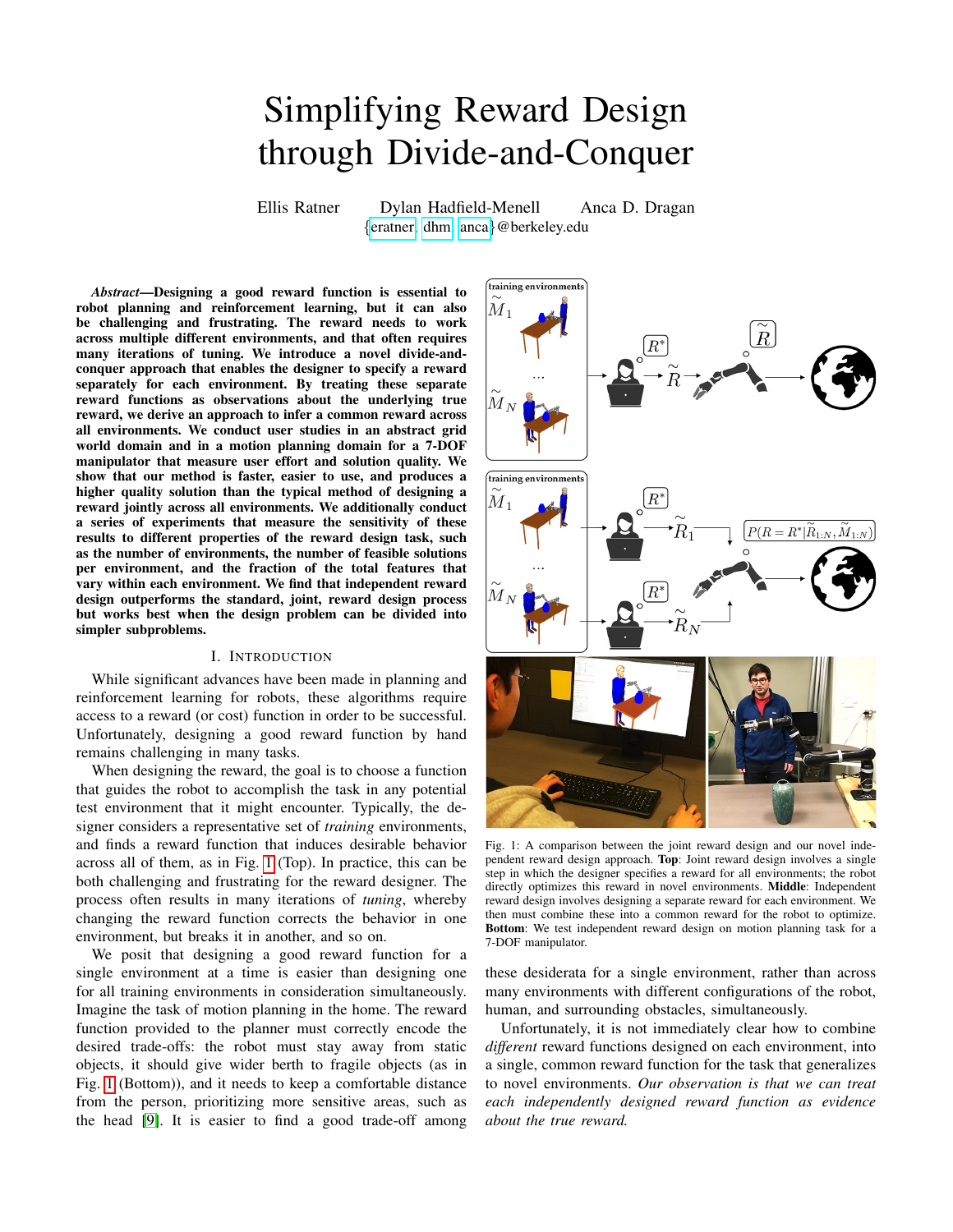<span id="page-4-0"></span>

Fig. 2: Left: The results of our study in grid worlds indicate that independent reward design is faster, leads to better performance, and is rated as easier to use. Right: Some of the grid world environments used in the study. Participants tuned the parameters of the reward function by using a set of sliders.



<span id="page-4-1"></span>Q1: It was easy to complete [process].

Q2: I had a harder time with [process].

Q3: [process] was fast to complete.

Q4: [process] took fewer runs.

Q5: [process] was frustrating.

Q6: I went back and forth between different slider values a lot on [process].

as a random effect on the total time and the regret.

We found that independent outperformed joint across the board: the reward designed using the independent process and the posterior from the IRD-based inference method in Sec. [III](#page-2-2) had significantly lower regret  $(F(1, 30) = 10.32, p < .01)$ , and took significantly lower user time to design  $(F(1, 30) = 4.61$ ,  $p = .04$ ).

Because IRD-based inference is also meant to generalize the designed rewards, we also tested the IRD-augmented joint reward. IRD did improve the regret of the jointly designed reward, as expected. The regret was still significantly lower for independent  $(F(1, 30) = 15.33, p < .001)$ , however.

Fig. [2](#page-4-0) (Left) plots the results. Supporting our hypothesis, we see that at least for this kind of problem the independent approach enables users to design *better* rewards *faster*.

Subjective Measures. The inter-item reliability of our scale was high (Cronbach's  $\alpha = .97$ ). We thus averaged our items into one rating and ran a repeated measures ANOVA on that score. We found that independent led to significantly higher ratings than joint  $(F(1, 30) = 33.63, p < .0001)$ . The mean rating went from 2.35 for joint to 5.49 for independent.

Summary. *Overall, not only do users perform better with the independent process and faster, but they also subjectively prefer it over the joint process.*

# VI. EVALUATING INDEPENDENT REWARD DESIGN FOR A ROBOT MANIPULATOR

# *A. Experiment Design*

Problem Domain. Following the promising results of our grid world experiments, we sought to apply independent reward design to a robot motion planning problem. In this experiment, we examine reward design for the Jaco 7-DOF arm planning trajectories in a household environment. We employ TrajOpt [\[13\]](#page-8-17), an optimization-based motion planner, within a lightweight ROS/RViz visualization and simulation framework. Each environment contains a different configuration of a table, a vase, and a human. We used linear reward functions. Our features were radial basis function (RBF) distances from the end-effector to: the human's torso, the human's head, and the vase. We had an additional feature indicating the distance from the end-effector to the table. These features are illustrated in Fig. [3.](#page-5-1)

Participants specified the weights on the 4 features by tuning sliders, as in the grid worlds study in Sec. [V.](#page-3-0) We asked participants to design a reward that induces a trajectory close to a ground truth trajectory that is visualized. This ground truth trajectory is the result of optimizing a ground truth reward function that is hidden from the participants.

Variables. We used the same independent and dependent variables as in the grid world study in Sec. [V.](#page-3-0)

Hypothesis. H2. *The independent design process will lead to lower regret within a smaller amount of time, and with higher subjective evaluation of speed and ease of use.*

Participants and Allocation. We chose a within-subjects design to improve reliability, and counterbalancing to mitigate strong learning effects observed in the pilot. There were a total of 60 participants. All were from the United States and recruited through AMT with a minimum approval rating of 95%.

## *B. Analysis*

Objective Measures. Our results in the manipulation domain are analogous to the grid world domain. We found a significant decrease in time  $(F(1, 59) = 10.97, p < .01)$  and regret (both nominal,  $F(1, 59) = 38.66, p < .0001$ , and augmented,  $F(1, 59) = 54.68$ ,  $p < .0001$ ) when users employed independent for designing rewards, as illustrated in Fig. [3.](#page-5-1)

Subjective Measures. We found that users found independent to be significantly easier to use than joint in designing rewards  $(F(1, 59) = 40.76, p < .0001)$ , as shown in Fig. [3.](#page-5-1)

Summary. *Overall, our results for manipulation follow those in the grid world domain: not only do users perform better with the independent process and faster, but they also subjectively prefer it over the joint process.*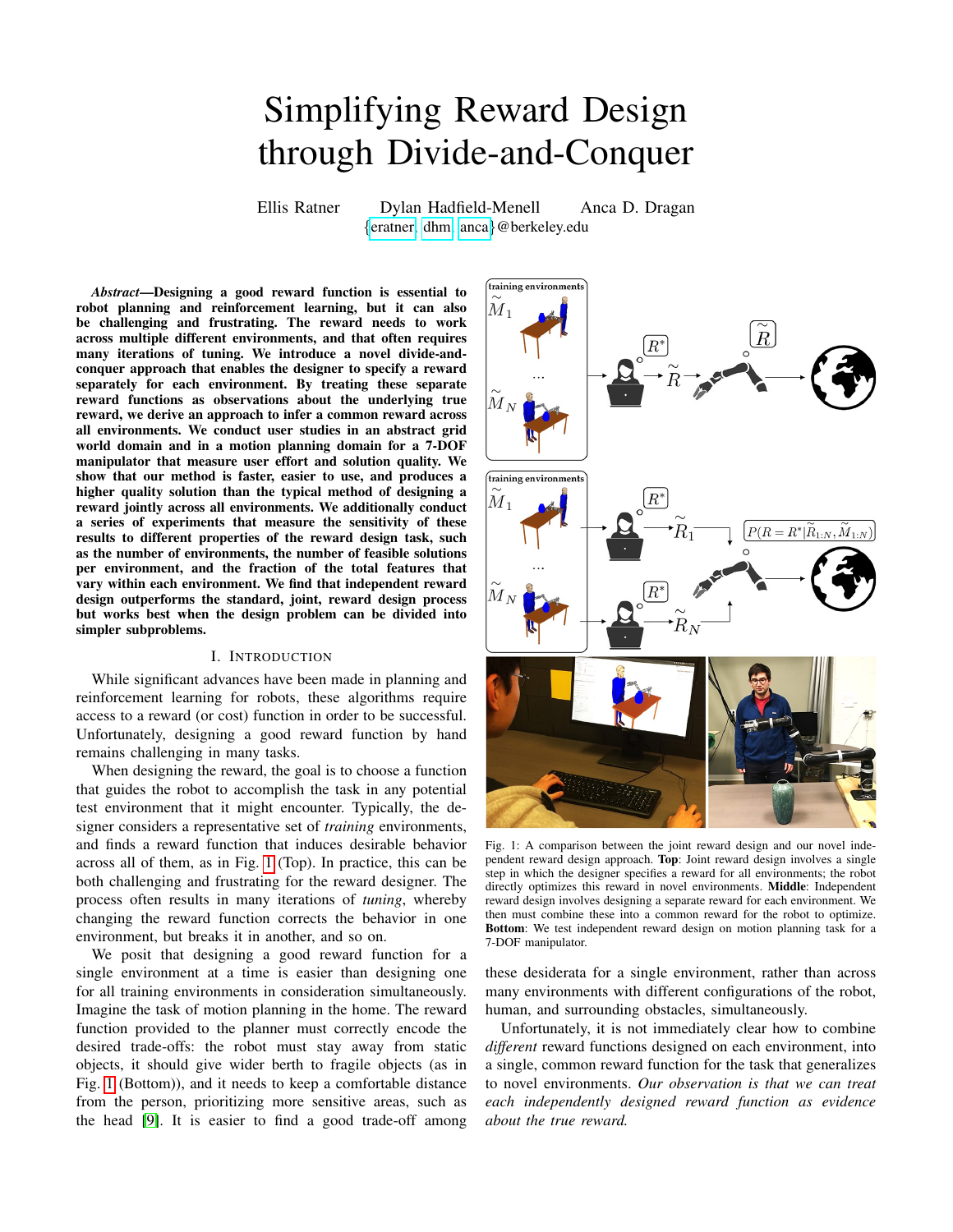<span id="page-5-1"></span>

Fig. 3: Left: The results of our study on the Jaco 7-DOF arm are consistent with the previous study in grid worlds, further illustrating the potential benefits of independent reward design. Right: Two of the environments used in this study. Participants were asked to tune the weights on 4 features to achieve a desired trajectory: RBF distance to the human's head, torso, RBF distance to the vase, and distance from the table. After changing changing these weights, users were able to forward-simulate the trajectory to evaluate the induced behavior, as shown on the right.

#### VII. SENSITIVITY ANALYSIS

<span id="page-5-0"></span>From a practical standpoint, our experiments thus far showcase the advantages of independent reward design over the traditional approach of designing rewards jointly. We saw equivalent results in the grid world and the motion planning task. From a scientific standpoint, however, there are still open questions: we need push the limits of this method and investigate exactly what factors of a design problem lead to its advantages. We conduct three additional experiments. We chose to conduct this sensitivity analysis in the abstract grid world domain of Sec. [V](#page-3-0) to make it easier to manipulate properties of the environments that we present to participants.

## *A. Feasible Rewards Set Size*

In this experiment, we characterize the difficulty of a reward design by examining the *feasible rewards set*  $\mathcal{F}_{\epsilon}(M, \xi)$  for a problem: the set of reward functions that produce the desired trajectory  $\xi$  in a given environment, within some tolerance  $\epsilon \geq 0$ . That is,

$$
\mathcal{F}_{\epsilon}(M,\xi) = \{ \theta \in \mathbb{R}^{k} : d(\xi,\xi_{\theta}) \le \epsilon \},\tag{10}
$$

where  $\xi_{\theta}$  = argmax<sub>ξ</sub> $R(\xi; \theta)$  subject to the dynamics of environment M,  $d : \times \rightarrow \mathbb{R}$  is a distance metric on , and  $\epsilon \geq 0$  is a small constant. We vary both the size of  $\mathcal{F}_{\epsilon}(M_i, \xi)$ , as well as the intersection over all  $\mathcal{F}_{\epsilon}(M_i, \xi)$ , for  $i = 1, \ldots, N$ . For environments with discrete state and action spaces, we let  $\epsilon = 0$ , so that trajectories in the feasible set must match exactly the true trajectory.

Independent Variables. We manipulate the reward design process (joint vs. independent), the average feasible set size over the set of environments (large vs. small), and the size of the intersection of the feasible sets for all environments (large vs. small).

We chose the categories of feasible sets using thresholds selected by examining the feasible set sizes and intersection sizes in the previous studies. To choose the environment sets for each of the 4 categories, we followed a simple procedure. We sampled sets of 5 environments, and computed the feasible set size and intersection size for each set. Then we chose 1 set from each category randomly to use in this study.

Hypotheses.

H3. *The size of the feasible set for an environment negatively affects the amount of time taken for that environment in the independent condition (i.e. larger feasible set leads to less time spent designing the reward).*

H4. *The size of the intersection of feasible sets negatively affects the amount of time taken in the joint condition (again, larger intersection set means smaller amount of time).*

We still believe that on average across this variety of environments, independent leads to better results:

H5. *Independent will still lead to lower time and regret while receiving higher subjective ratings.*

Participants and Allocation. Same as the study in Sec. [V,](#page-3-0) except now we recruited 20 participants per environment set for a total of 80.

Analysis. In this experiment, we attempt to characterize difficulty of reward design on a set of environments by two properties: the feasible reward set size for each individual environment, and the intersection of feasible reward sets across the training set. Our results support the hypotheses that environments with *large* feasible reward sets are typically *easier*, and joint performs best for training sets with *large* intersections of feasible reward sets. Overall, however, independent still performs well in all cases.

To test H3, we fit the amount of time spent for each environment in the independent condition by the size of the feasible set for each user and environment, and found a significant negative effect as hypothesized ( $F(1, 568) = 14.98$ ,  $p \leq 0.0001$ . This supports **H3**. Fig. [4](#page-6-0) (Bottom) shows a scatterplot of time by feasible set size.

To test H4, we fit the amount of time spent designing the joint reward by the size of the intersection of feasible sets. There was a marginal negative effect on time  $(F(1, 113)) =$ 2.55,  $p = .11$ ). This provides some partial support to **H4**.

To test H5, we ran a fully factorial repeated-measures ANOVA for time and regret using all 3 factors: design process, average size of feasible set (large vs. small), and size of intersection of feasible sets (large vs. small).

For time, we found two significant effects: process and intersections size. Independent indeed led to significantly less time taken *even across this wider set of environments* that is meant to balance the scales between independent and joint  $(F(1, 163) = 10.27, p < .01)$ . And indeed, larger intersection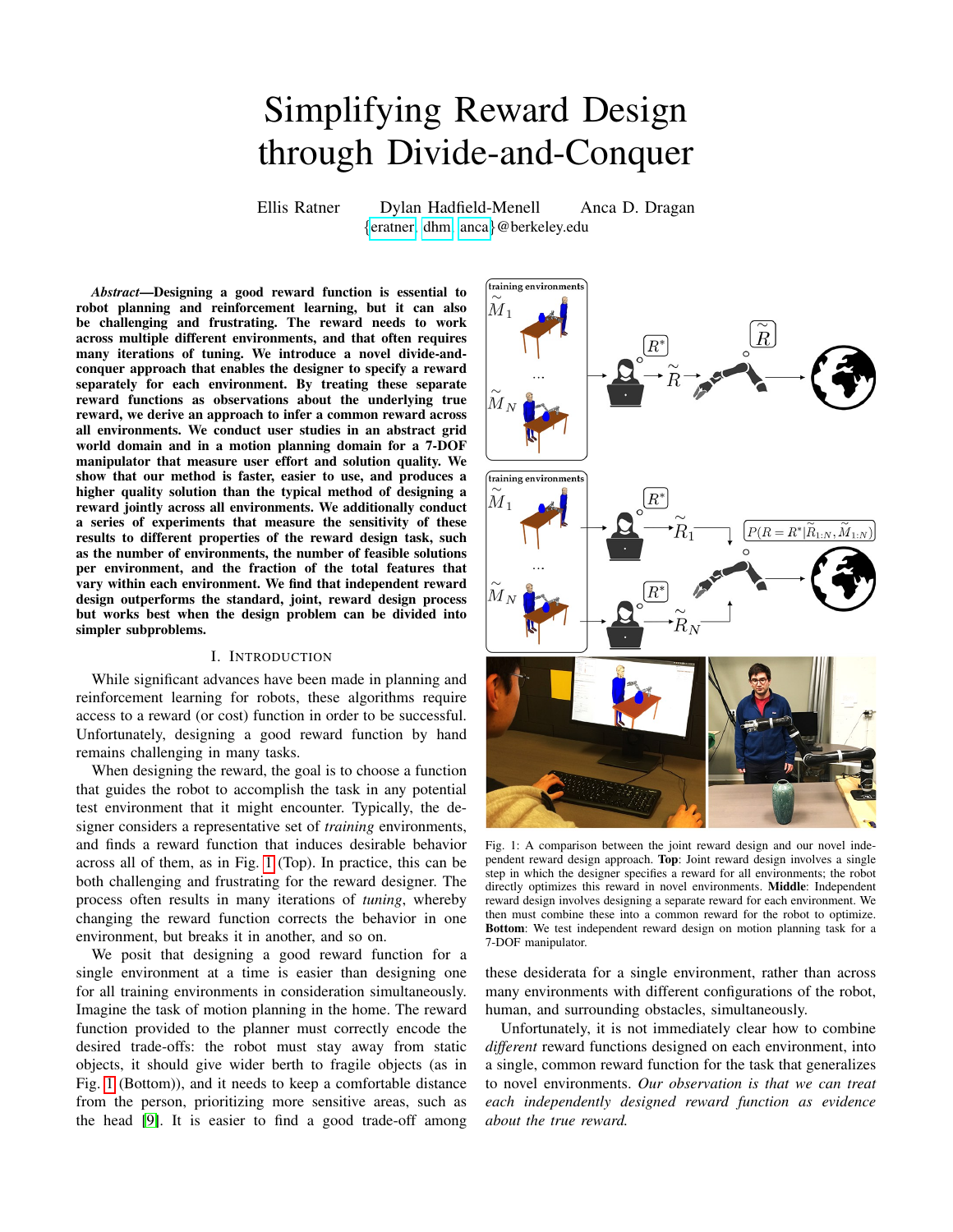<span id="page-6-0"></span>

Fig. 4: Left: Across small or large feasible sets and intersections sizes, independent still outperforms joint design. A smaller intersection size makes the problem harder, as expected. Right: As the number of environments increases, we still see benefits in regret and ease of use, but the time difference is less pronounced.

size led to less time  $(F(1, 163) = 8.93, p < .01)$ .

For regret, we again found a significant effect for process, with independent leading to significantly lower regret  $(F(1, 163) = 19.66, p < .0001)$ . Smaller feasible sets and smaller intersections led to significantly lower regret too  $(F(1, 163) = 38.69, p < .0001$  for feasible sets and  $F(1, 163) = 8.1, p < .01$  for intersections). While smaller feasible reward sets are typically more challenging for the reward designer, they are in fact more informative – often smaller sets mean that when designers identify the desired reward, there are few others that would induce the same desired behavior. Informally, this means that this recovered reward is more likely to be close to the true reward, and hence will generalize well to new environments and induce lower regret. But there were also interaction effects: between process and feasible set size, and between feasible set size and intersection size. We did posthocs with Tukey HSD. We found that while independent improved regret significantly for large feasible sets (the setting where independent works best, because each environment is easy;  $p < .0001$ ), the improvement was smaller and no longer significant for the small feasible sets. The interaction between the two size variables revealed that when both the sets and their intersection are large, the regret is the highest; when they are both small, the regret is lowest; when one of them is small and the other large, the regret lies somewhere in between the other two conditions.

The results for both time and regret support H5, and the results for time are summarized in Fig. [4](#page-6-0) (Left).

Summary. *Overall, our result from the main study generalized to this wider range of environments: independent still lead to less time taken and lower regret.* However, it does seem like environments with very small feasible sets would be difficult with the independent process, almost as difficult as with joint. Independent will work best when each environment is simple, but getting a reward that works across *all* environments is hard.

<span id="page-6-1"></span>

Fig. 5: Independent reward design performs best when around half of the total number of relevant features are present in each environment.

### *B. Number of Features per Environment*

This study investigates the effectiveness of our approach as the number of features present in each environment changes. Independent Variables. We manipulated the fraction of the total features  $F$  present in each environment, varying from  $F = 2/5$  to  $F = 5/5$ , with 5 possible relevant features in this domain (i.e. 5 different terrains in the grid world).

In total, we had 5 sets of environments (4 on top of our set from Sec. [V\)](#page-3-0). We also manipulated the reward design process as before.

Hypothesis. H6. *Independent reward design outperforms joint when there are some, but not all of the total number of features possible per environment.* We expect to see that independent has performance on par with joint when all features are present in each environment – then, the designer has to consider the effect of all features on the induced behavior, and hence must specify weights on *all* features for *all* training environments, the same as in the joint condition. We also expect the same performance between the two conditions when there are only 2 of 5 features present in each environment, because identifying the trade-offs between features becomes trivial.

Participants and Allocation. Same as the study in Sec. [V,](#page-3-0)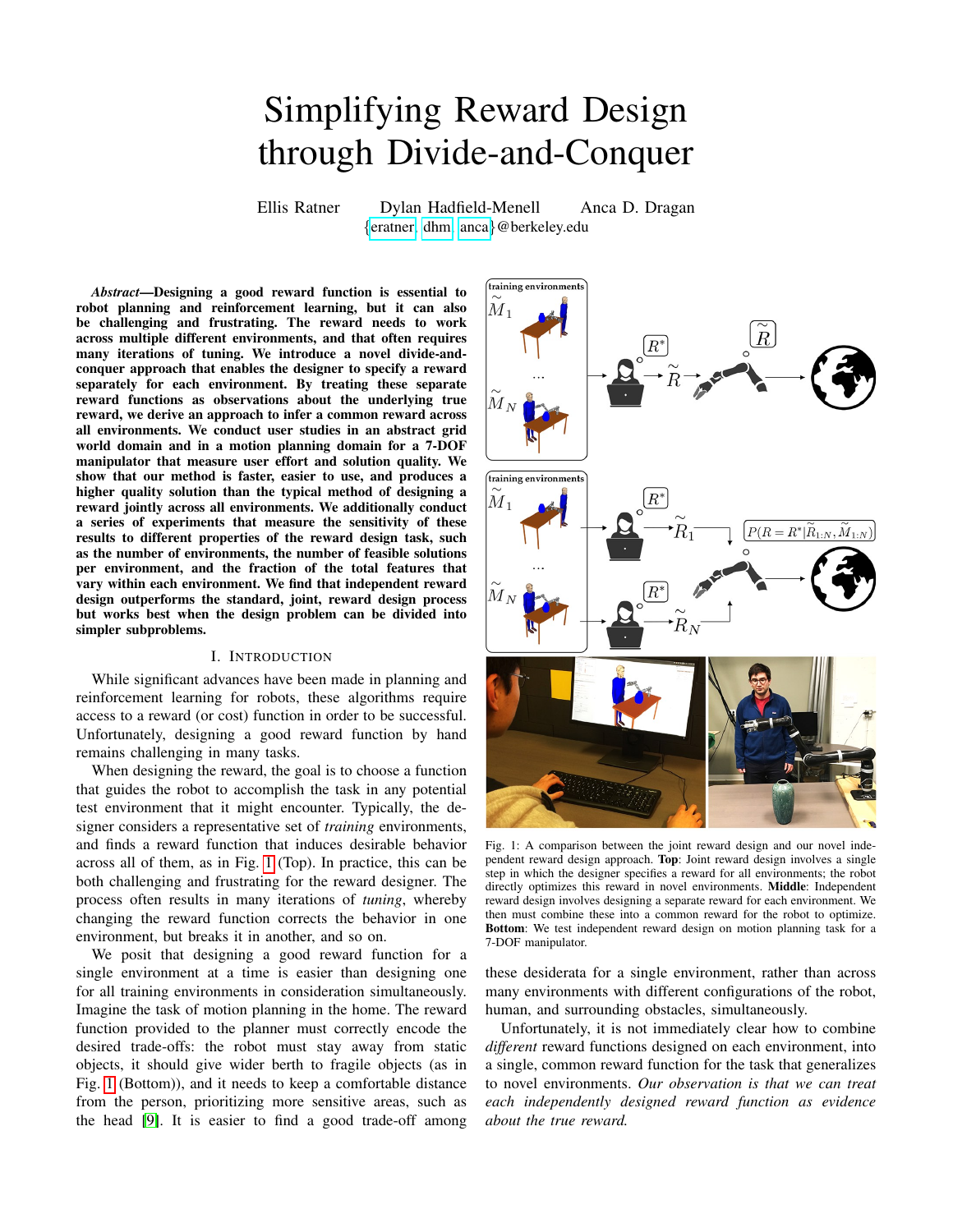except now we recruited 20 participants per environment set for a total of 80.

Analysis. Taken as a whole, the data aligns well with our hypothesis. Independent tends to outperform joint with a moderate fraction of the total number of features (3/5 or 4/5), but the two methods perform about the same when the minimum (2/5) or maximum (5/5) fraction of features are present. These results are summarized in Fig. [5.](#page-6-1)

We ran a repeated measures factorial ANOVAs, with results largely supporting H6. The effect was most clear in the subjective measures, where we saw an interaction effect between the two factors on our ease of use scale– the difference between user preference on  $F = 3/5$  and  $F = 4/5$  was so strong, that even the Tukey HSD posthoc, which compensates for making 28 comparisons, found a significant improvement of independent over joint for those feature numbers ( $p < .0001$ ) and  $p < .02$ ). For other measures the difference on these two features was not strong enough to survive this level of compensation for multiple comparisons, but of course planned contrasts of independent vs. joint on each of the number of features support the improvement in both regret and time.

Summary. *Overall, independent outperforms joint when each environment only contains a subset of the total number of features relevant to the task.*

## *C. Number of Environments*

Our final experiment varies the number of environments used in the reward design process.

Independent Variable. We manipulated the number of environments in the training set. Starting from the set of environments used in the primary study (Sec. [V\)](#page-3-0), we either randomly removed or added environments to achieve set sizes of 3, 7, and 9. When adding, we implemented a rejection sampling algorithm for heuristically avoiding environment sets that would be trivially-solved by a reward designer.

Hypothesis. We did not have a clear hypothesis prior to the study: while increasing the number of environments should make joint reward design more difficult, the effort required for independent reward design should scale linearly with the number of environments as well.

Participants and Allocation. Analogous to Sec. [V,](#page-3-0) except we recruited 20 users per condition, for a total of 80 users.

Analysis. We conducted a repeated measures factorial ANOVA with number of environments and process as factors, for each of our dependent measures. We found that the number of environments influenced many of the metrics. As shown in Fig. [4](#page-6-0) (Right), independent consistently outperformed joint in terms of regret  $(F(1, 161) = 9.68, p < .01)$  and ease of use  $(F(1, 161) = 20.65, p < .0001)$ . We also saw that the time taken went up with the number of environments  $(F(3, 159) = 4.94, p < .01)$ ; this is unsurprising, as designing a reward for more environments should require more effort.

Furthermore, we observe that independent is most time efficient with respect to joint when there are a moderate number of environments (in this study, 5). If there are too few environments (in this study, 3) or too many environments (in this study, 7 or 9), then the differences in time taken are not significant. This follows our intuition about in what regimes independent or joint reward design should be used.

Summary. *Overall, we observe that while the reward recovered by independent induces lower regret and independent is consistently rated as easier to use, there is less of an advantage with respect to reward design time if the number of environments is very small or very large.*

#### VIII. DISCUSSION

Summary. We introduced an approach to dividing the reward design process into "subproblems" by enabling the designer to individually specify a separate reward function for each training environment. The robot combines the individual rewards to form a posterior distribution over the true reward, and uses it to plan behavior in novel environments.

We showed that our independent reward design approach performs better than traditional reward design: not only did users find independent design easier to use, but it also resulted in a better quality solution. Furthermore, through a series of stability analysis experiments, we found that our method works best when specifying a complex reward function for a set of environments can be broken down into specifying simpler reward functions on each environment. This approach works well in robotics domains where the cycle of planning and simulation/testing on hardware is slow or computationally expensive, and hence fewer iterations of reward tuning is necessary.

Limitations and Future Work. One limitation of our experiments was that we provided users with the desired trajectory, rather than asking for them to come up with it, as would be the case in real-world reward design. We did this to control for differences is subjective interpretations of task completion across users. In future work, we plan explore independent reward design "in the wild".

Further, we see that independent reward design is easiest when users are given a moderately-sized set of training environments. In many real-world robotics settings, there are in fact *very large* sets of training environments. In future work, we are interested in exploring how to choose an appropriate subset from a larger set of environments, so as to maximize the solution quality.

Building on the promising results on a robot manipulation task, we are excited about the potential impact of our approach to designing rewards for a broader class of robotics problems. Designing reward function for use in planning for self-driving cars that must operate safely and comfortably across a variety of environments is challenging. We believe that independent reward design could be a helpful tool for engineers to design such rewards with greater ease.

## IX. ACKNOWLEDGEMENTS

This work was partially supported by AFOSR FA9550-17- 1-0308 and The Open Philanthropy Foundation.